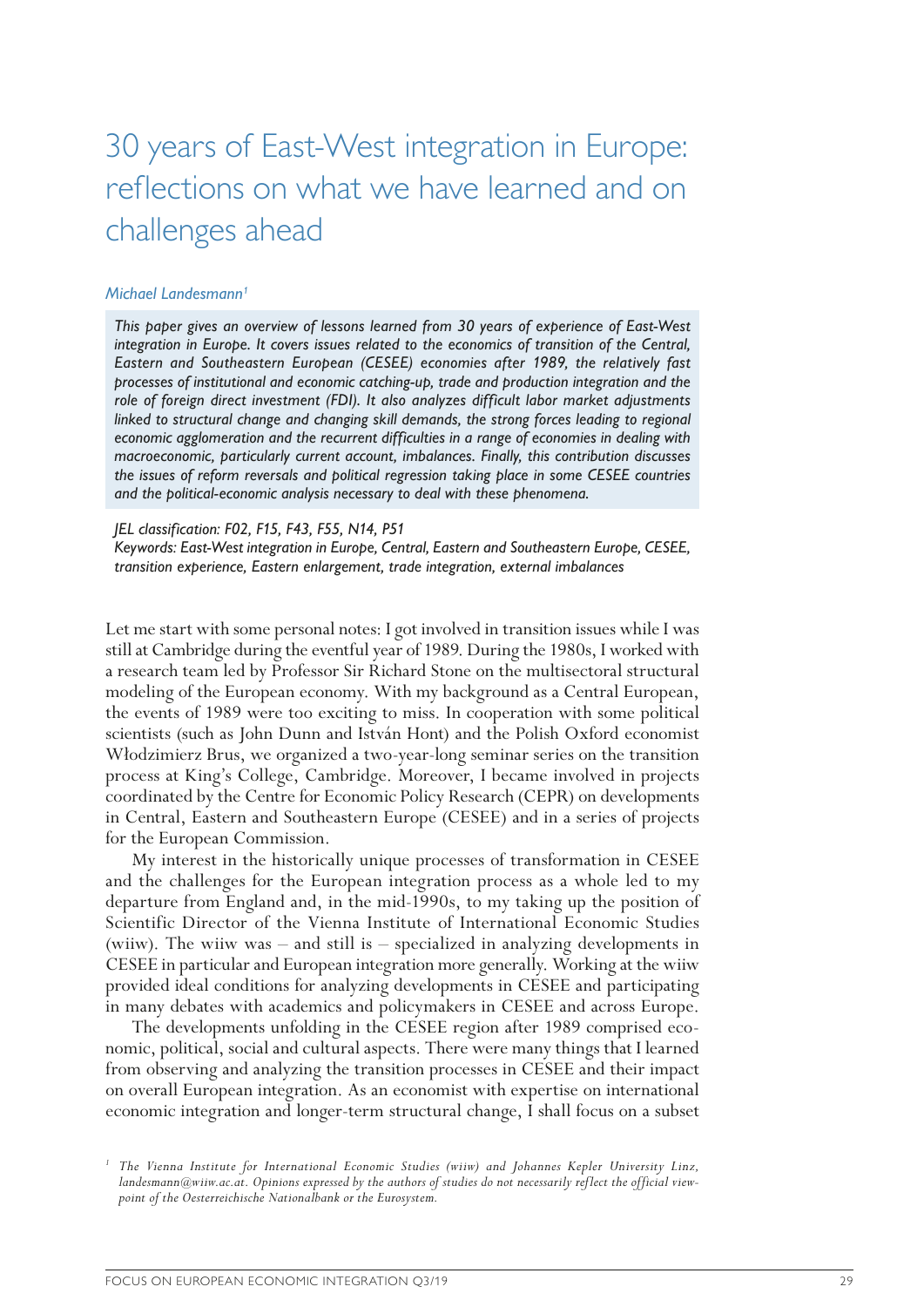of issues which have motivated new and enriched existing research lines. These range from an understanding of the early challenges and patterns of transition to differentiated patterns of catching-up and are, at times, also associated with evolving macroeconomic imbalances and challenges for macroeconomic policies. We shall also review what we have learned about patterns of trade and production integration between Eastern and Western European economies, the importance of the legal and institutional anchoring that is linked to the perspective of EU membership, about regional inequalities and patterns of agglomeration, labor market developments and the crucial role of demography and migration flows. Finally, we shall point to the importance of understanding developments regarding reform reversals, social differentiation and the implications for further strategies regarding European integration.

#### **1 The processes of transition**

Let us start with the transition process itself. There is no doubt that the dramatic events of 1989 sparked a systemic transformation that had unique features.

What was impressive in the first place was both the speed and depth of the liberalization process of the  $\text{CESEE}^2$  economies that initiated the shift toward becoming market economies. This liberalization process (including privatization, price, current and capital accounts liberalization) was faster and – in all likelihood – more complete in the timeframe covered than anything previously witnessed in history. Second, the transition processes involved a range of economies which were geographically very close to advanced, high-income economies and which had already reached a very high level of economic integration among themselves.

Both these features singled out the group of CESEE economies in the period after 1989 and were at the root of a relatively successful process of catching-up in economic and institutional terms as well as of the process of pan-European economic integration we have witnessed over the past decades.

However, the first big surprise for economists in the early phase of transition was the depth of the initial "transformational recession" (a term coined by János Kornai; see Kornai, 1995). The initial stage of transformation was characterized by a dramatic decline in economic activity that brought GDP levels down by between 20% and 40% in the different CESEE economies.

Despite having analyzed the features of planned economies over the previous decades, the economics profession was not well equipped to advise on such a dramatic path of systemic change that involved a fundamental change in the mechanisms of allocation (of factors of production, of goods and services). Such a change amounted to a severe disruption of economic activity that could not be easily understood by means of traditional tools of economic analysis.

In particular, the political economy of transition was ill understood, i.e. the interaction of political and economic processes of systemic change. Given this interaction, certain important reform steps were either blocked or supported by different social and economic actors. The urgency of the need to influence these processes was definitely greater than the understanding of these processes. Only gradually, a body of analytical results was developing based on the application of

*<sup>2</sup> In this article, I will mostly consider a wider group of CESEE economies going beyond those that joined the EU in 2004, 2007 and 2013. Issues of transition and the relationship with the EU remain important in the EU candidate countries of the Western Balkans as well as in countries without a foreseeable EU membership perspective, such as Belarus, Georgia, Moldova and Ukraine.*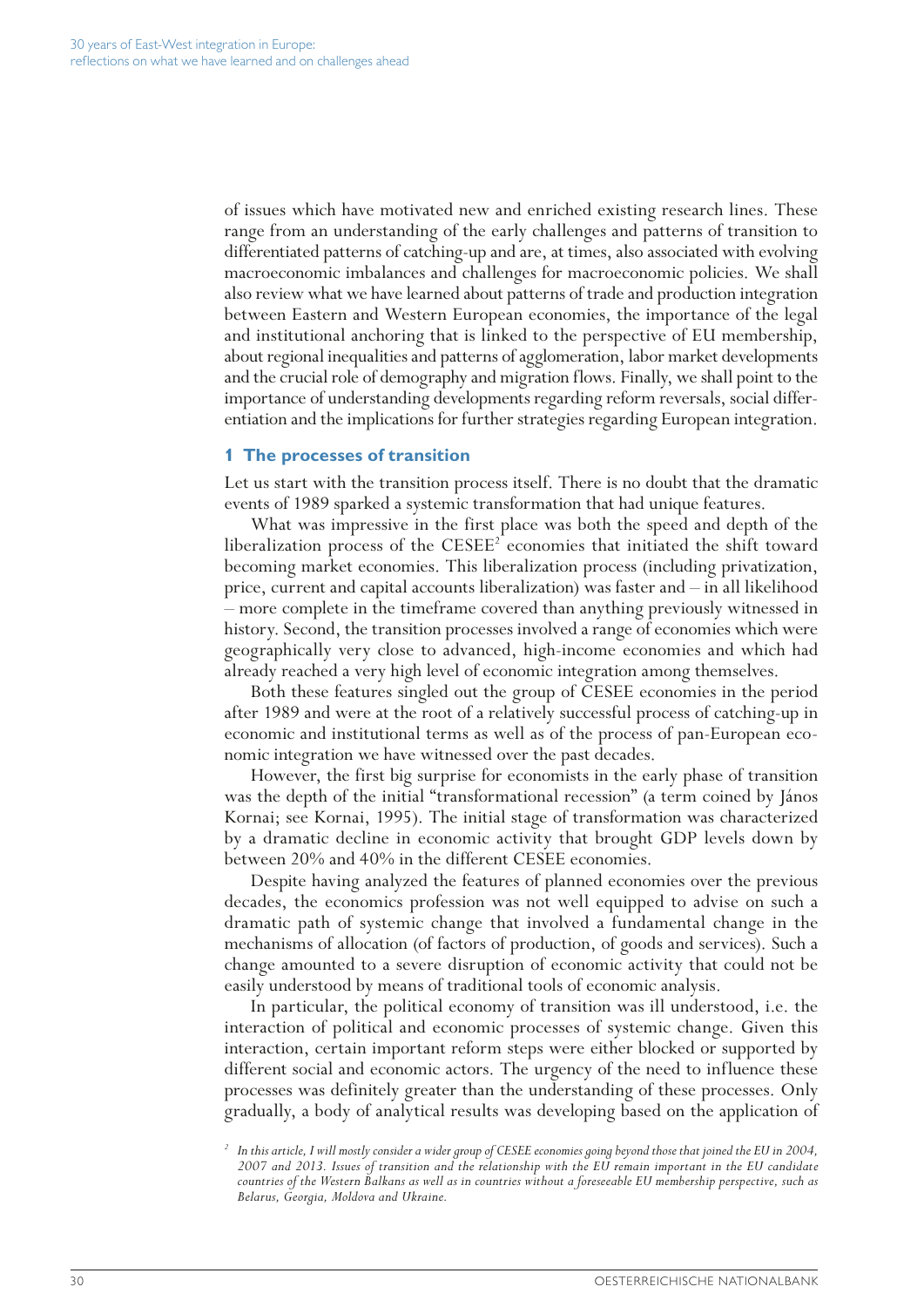new insights of positive political economy and institutional economics (for a synthesis of these results, see Roland, 2000).

What became clear early on was that geographical position, institutional and behavioral anchorage (especially in the *acquis communautaire* and, prior to that, in the conditions defined by the Copenhagen criteria for an EU membership perspective) had great influence on the direction and speed of systemic change and also on the speed and extent of economic recovery. The nature of the relationship and integration with an advanced group of economies such as the EU-15 was quickly recognized as essential when it came to understanding the differentiation of transition processes across the CESEE countries (between those countries that became EU members at different points in time, those that received EU candidate status, and those with very distant or no membership perspectives).

#### **1.1 Growth and catching-up dynamics**

All in all, the growth experiences of the transition economies after the first phase of transformational recession conformed to the picture painted by standard economic growth theory regarding the possibility of lower-income economies to converge with higher-income economies (see e.g. the classic textbook on economic growth by Barro and Sala-i-Martín, 2004). Convergence processes could be understood on the basis of either the traditional neoclassical growth model, which predicts that lower-income economies are characterized by low capital-to-labor ratios and relatively high rates of return, or newer growth theoretical formulations, which define the potential for catching-up on the basis of technology gaps and the scope for technology transfer.

However, standard economic growth theory was mostly formulated in rather aggregate terms, and this turned out to be insufficient for understanding the processes of convergence of the CESEE transition economies. In particular, it did not contain sufficient information on why we observed differentiated processes of catching-up among the CESEE countries and, furthermore, on the fact that there were specific features of these catching-up processes which could only be detected at a more disaggregated level. Examples of the importance of a disaggregated assessment were the role of state-owned enterprises and of *de novo* enterprises in different sectors, the importance of the agricultural sector and the extent of initial underrepresentation of tertiary activities (a feature of communist countries) as well as regional patterns of growth.

One important issue already mentioned above was the relevance of the institutional and behavioral anchorage of the CESEE countries in an EU accession or EU candidacy process. This institutional anchorage was important for two reasons: (1) as a signal to the internal actors, i.e. the economic and political actors in the individual countries, so that their expectations regarding future developments could be aligned, and (2) as a sign of reassurance to outside actors, in particular those that could provide capital, knowhow, support in the setting-up of new types of activities (e.g. in the banking system) and in the modernization of traditional types of activities.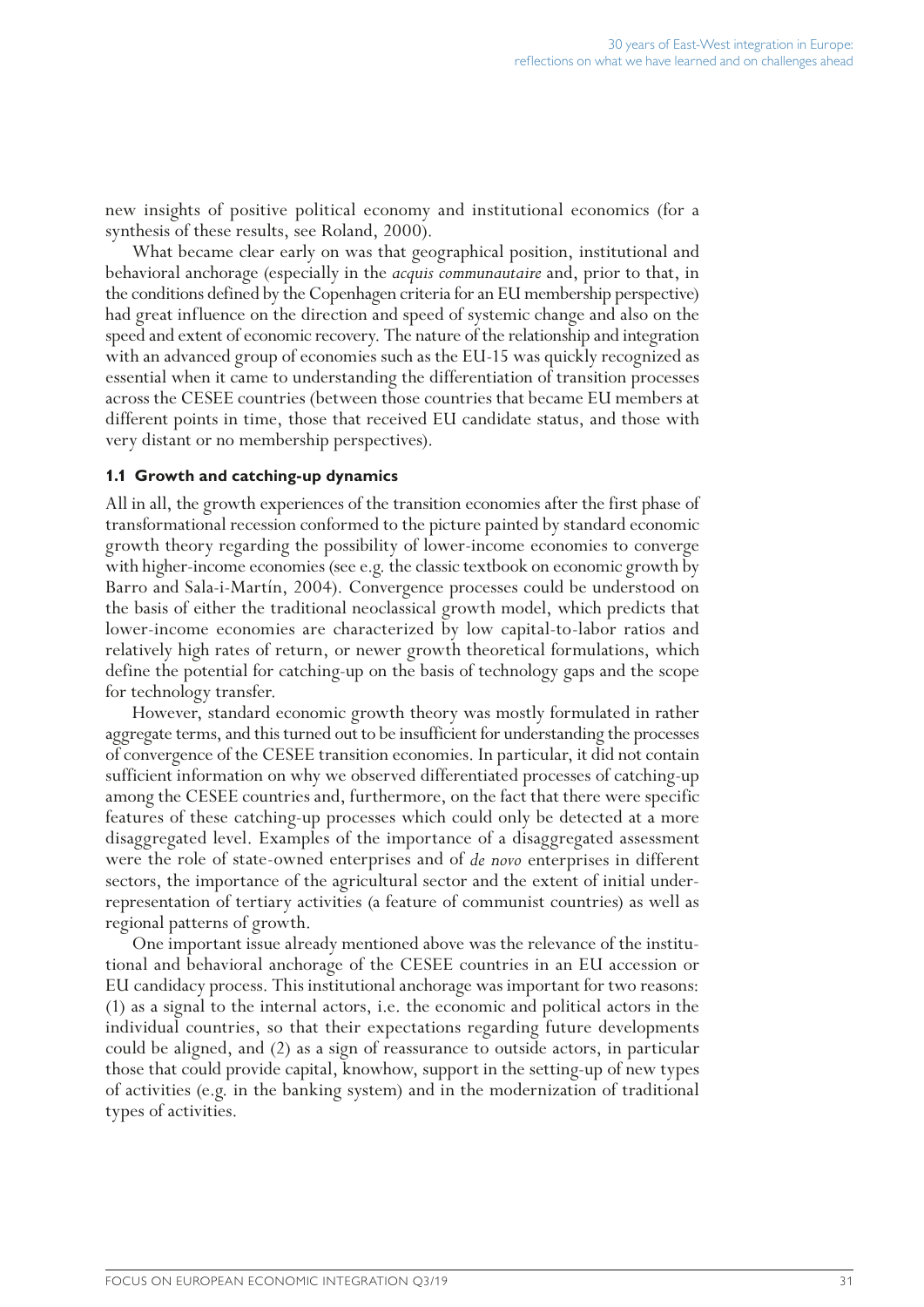# **1.2 Trade integration, trade specialization and cross-border production integration**

There are a number of interesting aspects in the development of trade structures and trade specialization which, in many ways, also demonstrated the insufficiency of traditional trade theory in analyzing and predicting the development of trade patterns between the CESEE countries and the EU-15, which became CESEE's most important trading partners by far.

The first aspect was the speed of trade reorientation: Before the start of transition in 1989/90, the majority of CESEE economies were members of the Council for Mutual Economic Assistance (CMEA), which was a tightly-knit trading bloc in which trade patterns were generated through a process of planned direction of trade and production flows across CESEE. The breakdown of the CMEA meant that the CESEE economies could reorient their trade flows but were also deprived of a secure market position in other CMEA economies. This meant that in the first phase, until about 1995, trade flows among former CMEA member countries collapsed and there was a very rapid process of trade reorientation, mostly toward the EU-15 economies.

Then there was the speed by which traditional patterns of trade specialization changed in many (though not all) CESEE economies that witnessed a dynamic process of upgrading export structures, both in inter- and intraindustry trade. What were the reasons behind this development? One reason is the same that drove the growth process in general: the potential to benefit from a technology transfer (in a wider sense, i.e. by learning not only about production processes but also about product design, marketing, contractual practices with Western trading partners, etc.).

Early studies on the likely pattern of trade specialization between CESEE and the more advanced EU economies were undertaken within the frameworks of static Ricardian and Heckscher-Ohlin-Samuelson (HOS) theories: The prediction based on these frameworks was that the CESEE countries would specialize in economic activities in which they would have a comparative advantage vis-à-vis their Western European counterparts. Such activities would be lower-tech and less skill- and research and developement-intensive than those of their Western European trading partners. These frameworks in their static formulations were soon understood as being at odds with the rapid processes of upgrading export structures, both at the industry and the product levels.

Hence, over time, more sophisticated and also more appropriate analytical frameworks were used: theories which analyze the emergence of horizontal and vertical patterns of intraindustry trade (see e.g. Hummels et al., 2001; Schott, 2004; Dulleck et al., 2005); theories which look at the dynamics of trade specialization jointly with differentiated productivity catching-up (see Landesmann and Stehrer, 2001 and 2002); theories of fragmentation, of trades in "tasks", and of outsourcing (see Arndt and Kierzkowski, 2001; Grossman and Rossi-Hansberg, 2009; Feenstra, 1998), etc. All these approaches capture features of East-West economic integration more appropriately than the simple application of traditional static trade theory.

Furthermore, the importance of foreign direct investment (FDI) in the upgrading processes of the CESEE countries' tradable sectors was recognized. Most of the CESEE countries had, within a short period, become economies with a very strong presence of foreign investors, and these played an important role in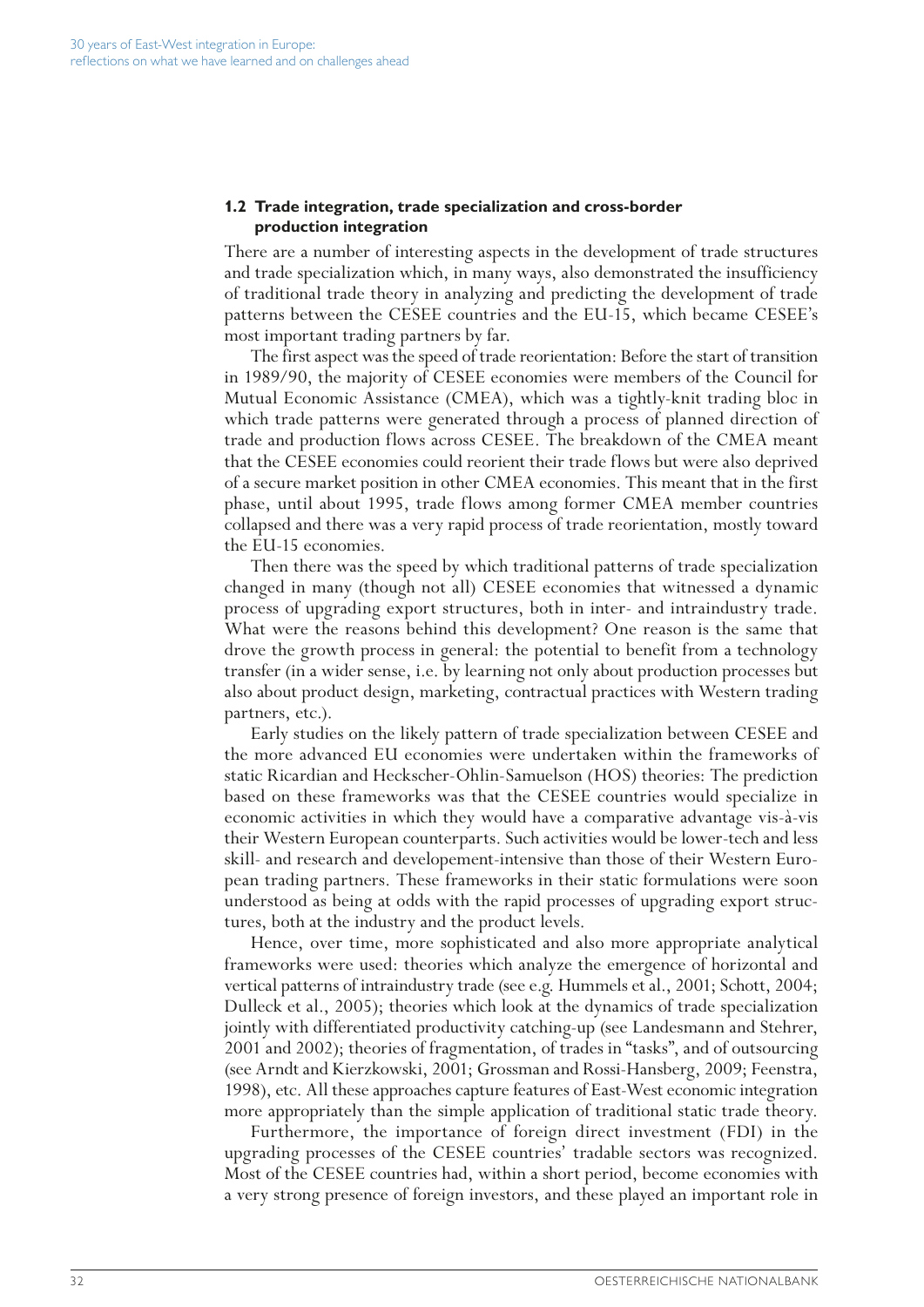promoting productivity growth, redesigning product programs and strengthening export capacities. The location decisions of foreign investors also were major factors behind the re-industrialization process that took place in the more successful CESEE countries and behind the development of a new industrial belt of cross-border production networks in Central Europe (see Stehrer and Stöllinger, 2015).

#### **1.3 Labor markets: productivity catching-up, structural change and skill bias**

One of the features of the catching-up processes of the CESEE countries was that employment developments were initially very disappointing after transition started, despite a very favorable experience of output (or GDP) developments compared with the EU-15. This phase was one of "jobless growth", while, more recently, we have been observing another phase characteristic of many CESEE economies: that of "employment-constrained growth." There are a number of explanations for this U-shaped pattern of employment growth that characterizes labor market developments in many CESEE countries.

First, the very low responsiveness of employment to GDP growth (i.e. the low employment elasticity with respect to output growth) in the initial phase, after the economies recovered from the initial transformational recession, can simply be seen as the other side of the coin of real income catching-up driven by productivity catching-up. Thus, if the difference in the growth rates of GDP and aggregate employment were the same in the EU-15 and in the CESEE countries, there would be no catching-up of productivity levels between the two groups of economies. This is, of course, arithmetically correct but does not provide much insight into the underlying processes.

Second, a more sophisticated argument was developed in Landesmann et al. (2004). Here, we argue that more complex structural convergence processes lie behind the relative output and employment performances in CESEE. The argument is as follows: At the outset of transition, the CESEE countries had a wide range of industries in which labor productivity gaps to Western European industries were particularly high and in which, consequently, there was a strong potential for productivity catching-up (particularly manufacturing industries and – in many CESEE countries – agriculture). On the other hand, the services industries were strongly underrepresented in comparison with Western European countries. The CESEE countries then underwent not only a convergence process of productivity levels at the aggregate level but also a structural convergence process, i.e. the output composition of their economies and hence the representation of different sectors in the aggregate economy became more similar to those in the advanced Western European countries. Thus, the shares of heavy manufacturing industry and of agriculture declined and those of the services industries (particularly market services, such as retail trade, business and financial services) increased. Services industries are more labor-intensive, and hence, a shift in the output structure toward services increases the employment elasticity of aggregate economic growth. The combination of productivity catching-up (differentiated by industries) and of a structural convergence process (with labor-intensive services industries gradually gaining in importance) thus caused a sharp fall in the employment-output elasticity in the initial phase after transition, followed by a recovery of that elasticity afterward. This led to the U-shaped pattern of aggregate employment growth observed in the CESEE countries over the longer period from 1990 to 2008. More recently, many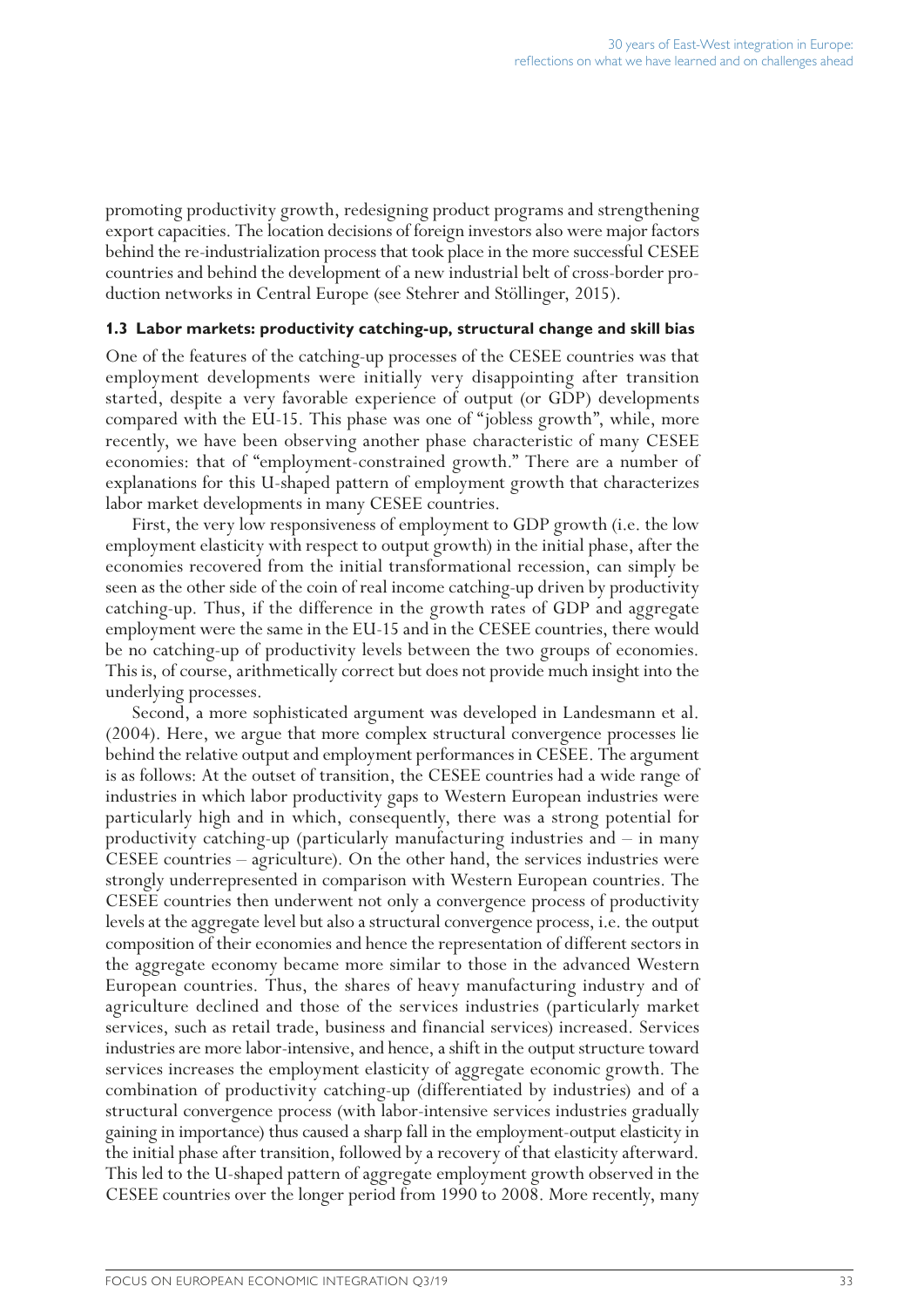CESEE economies have moved into a "labor shortage" regime, which has to an important extent been due to the large outflow of population from the CESEE countries, particularly of young and skilled workers. This phenomenon will be covered in more detail in section 2.1.

#### **1.4 Regional patterns of growth, agglomeration and structural change**

At the regional level, we expected a change in development patterns from the outset, as the opening of the CESEE economies toward Western Europe could be expected to change the regional orientation of economic activity in the transition economies. However, a number of additional factors were at work, leading to the important phenomenon of agglomeration, in particular to a very significant strengthening of the economic importance of capital cities and a sharp increase in regional inequality. In most of the CESEE countries, the levels of intra-country regional income inequality surpassed those observed in Western Europe.

What were the explanatory factors in these developments? Without any claim to completeness, the following have played important roles, leading to a sharp increase in regional inequality and tendencies toward the agglomeration of economic activity (particularly in capital cities).

One factor is the aforementioned catching-up process in tertiary activities, which were traditionally underrepresented in the CESEE economies and which, in the early phases of transition, could develop most easily in capital cities or strong urban agglomerations. Such urban agglomerations provide the sophisticated markets and the necessary concentration of people with higher-level skills and, furthermore, the scope for complementarities between tertiary activities necessary to support the development of a vibrant services sector.

The other factor that has supported the tendency toward regional inequality is the strong concentration of FDI activity in regions bordering Western European economies. Such locations have facilitated the easy integration into cross-border production networks and have been able to make use of the more developed logistics and transport infrastructure in their neighboring Western European regions. As infrastructure might improve more widely, further labor supply pools may be tapped, and uneven land prices may also attract FDI to a wider range of regions; this – supported by appropriate regional and labor market policies – could somewhat reduce the degree of regional inequality in the future.

Regions with structural problems or regions at the periphery are a more persistent cause for regional inequality. These include regions that suffer from their geographical position away from the border to Western Europe but also from the legacy of past heavy industrialization in the socialist period, which means that they were severely affected by the deindustrialization processes in the initial period of transition. Lagging regions also include poor agricultural regions that have not been able to sufficiently attract new activities. Such regions have suffered from (at times massive) emigration and a deterioration of the demographic profile as young people leave and also from an erosion of the skill base as the better trained are more mobile. They remain "poverty-trapped" regions faced with social misery and also the political implications of such traps (see section 2.4 for details).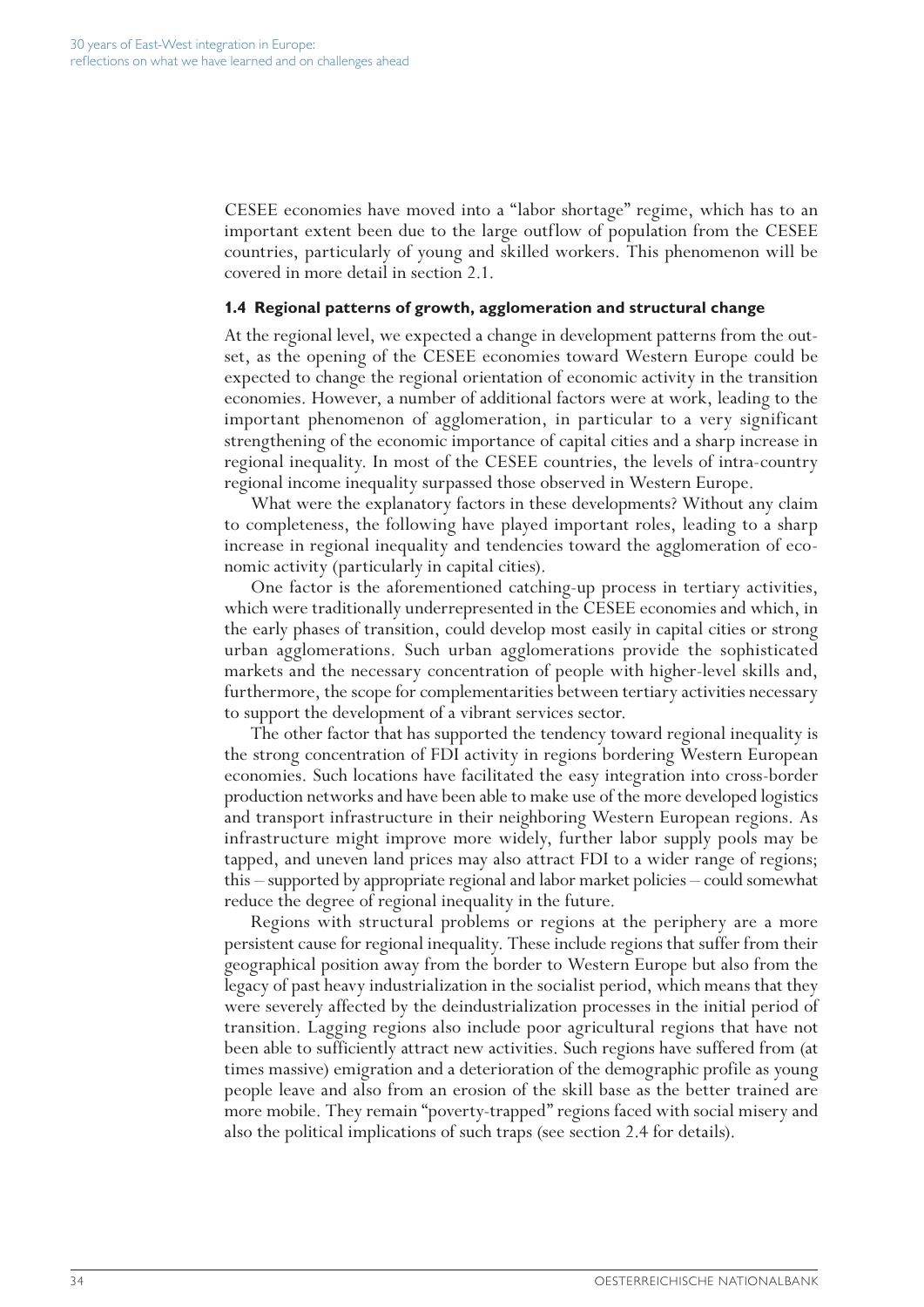## **2 More recent processes impacting transition**

#### **2.1 Migration flows: projections, impacts and perspectives**

East-West integration processes in Europe have always had important implications for labor market integration. The cross-country or cross-regional integration of labor markets can be indirect (the impact on labor markets resulting from trade integration or international investment flows) or direct (i.e. through cross-border labor flows). Migration regimes between the CESEE countries and the EU-15 remained very restrictive until the accession of the first group of new CESEE EU Member States (NMS-8). Hence, the main channels through which labor markets in CESEE and in Western Europe were affected were the indirect channels (trade, FDI, outsourcing, etc.). Only just prior to EU enlargement (which went hand in hand with visa liberalization) and afterward did migration flows become important conduits of labor market integration. This was continually strengthened when the transitory restrictions with regard to labor market access were at first gradually and then fully lifted in 2011 and 2013, respectively. The gradual opening of EU labor markets happened at different points in time in different countries, which also led to diverted migration flows across the EU-15 economies (as some countries, such as the United Kingdom and Ireland, opened their labor markets immediately upon accession of the first group of NMS while others, such as Germany and Austria, kept transitional access restrictions for the full seven-year transition period).

Migration is a complex topic. I will therefore mention only a few of the features that have emerged from work done on this topic in the context of East-West integration in Europe.

Much of the research commissioned by the European Commission and other political institutions was directed toward understanding the scale of migration flows to be expected between the CESEE countries and the incumbent EU Member States under a regime of liberalized access to EU labor markets (in this context, an important study was Brücker et al., 2009). Given the focus of most economic research on the labor market effects of migration (see e.g. Kahanec and Zimmermann, 2010), this was a strange direction of commissioned research on migration, as the main impacts of migration on labor markets were expected not from the scale but the socioeconomic composition of migrants (especially by skill groups).

Hence, there was a strange inconsistency: Public and political interest was focused on the scale of migration flows, while most of the detailed economic research findings on the impact of migration would emerge from microeconomic research focusing on the socioeconomic composition of migrants and their complementarity or substitutability with the host countries' labor force. This inconsistency also reflected the relative neglect of commissioned research on the sociocultural integration of migrants in the respective host societies. This led to an underestimation of political responses to large-scale migration flows in short periods of time (such as in the United Kingdom in the years following 2004, culminating in the prominence the issue of East-West migration received in relation to the Brexit referendum).

Another issue that has been underemphasized until recently is the potentially detrimental impact of outward migration from the CESEE countries on the demographic situation and labor shortages in the countries of origin. Only recently has this topic been taken up (see Leitner and Stehrer, 2019). It is now quite clear that emigration plays an important role in the new "labor constraint" regime experienced in quite a few of the CESEE countries where unemployment rates are among the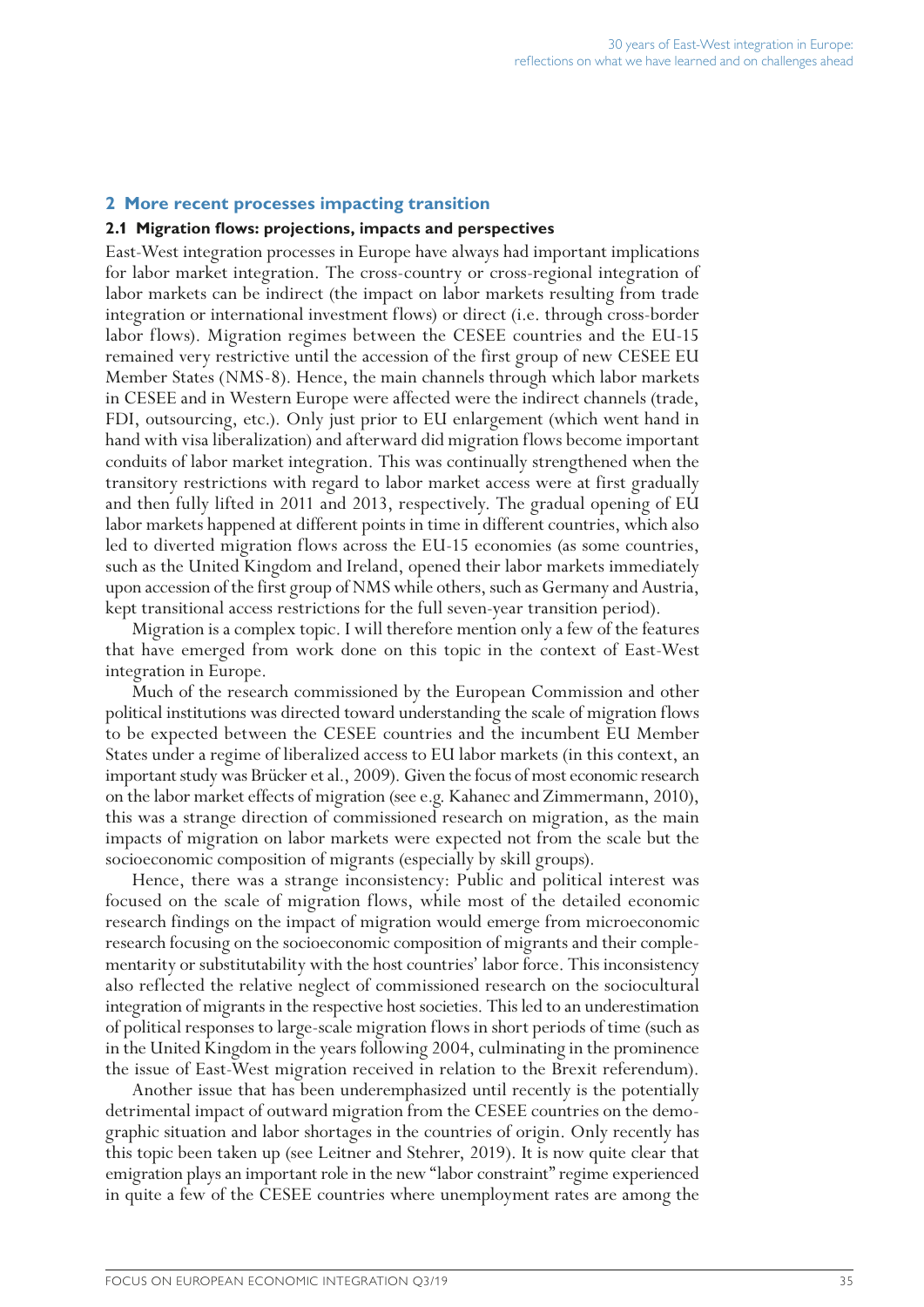lowest in the EU. This labor shortage is particularly acute in the more highly skilled segments. The wiiw's view is that the demographic implications of (past and current) migration flows now represent one of the most important longer-term constraints for persistent catching-up and high growth in CESEE (see e.g. Leitner and Stehrer, 2019). They also have important political economy impacts, such as the "elderly bias" in public spending (see e.g. Vanhuysse, 2009 and 2012).

#### **2.2 Macroeconomic vulnerabilities: current accounts, exchange rate regimes, speed of growth of financial intermediation**

One of the important macroeconomic features of most CESEE countries, as would be the case for many catching-up economies more generally, was that they were characterized by large and relatively sustained current account deficits over much of the transition period. The fact that current account deficits emerge is – in many ways – natural in that catching-up economies are (and should usually be) net capital importers (a circumstance that is reflected by current account deficits). Such net capital imports facilitate the catching-up process by exploiting possibilities of productivity catching-up, filling gaps in the spectrum of economic activity (e.g. in financial intermediation) and establishing cross-border production linkages.

However, given the very high degree of capital market integration in Europe, persistent current account deficits can also be a source of vulnerability – both in the short run, in that capital flows might be strongly sensitive to shocks, and in the longer run, when countries build up foreign debt positions and these might turn out to be unsustainable. The recognition of current account positions being unsustainable might, in turn, be a function of changes in external scenarios (such as a change in general risk perception or a general shift in global interest rates) as we witnessed in many CESEE countries following the financial crisis in 2008.

The experience of the CESEE countries in this respect has added to the knowledge about current and capital accounts' vulnerability in emerging market economies (as have previous crisis experiences, such as the Asian, Russian, Turkish and Latin American crises). Two issues of the CESEE countries' recent experience are particularly interesting in this respect. The first is the speed by which the increase in financial intermediation took place in many of the CESEE countries over the recent decades and the role that foreign banks have played in this process. The second issue relates to the importance of exchange rate regimes and policies. These have played rather crucial roles in the different experiences of the CESEE countries.

The degree of foreign banks' involvement in the region was a specific feature of the CESEE countries' experience as it reflected their geographic location and their institutional and behavioral anchoring in the overall European economy. The links of CESEE countries to international capital and, particularly, credit markets came largely under the control of Western European banks, and these banks (given the legal and economic security that anchorage in EU accession or candidacy processes seemingly provided) have been more than willing to be the main agents pushing toward a rapid expansion of financial intermediation. This process was further enhanced by the anchorage of a relatively large number of CESEE economies in various forms of pegged or fixed exchange rate regimes and an expected path toward membership in Economic and Monetary Union (EMU) that – in the eyes of both international lenders and the borrowing economies – led to the perception that the danger of devaluation was rather small. The strong growth of private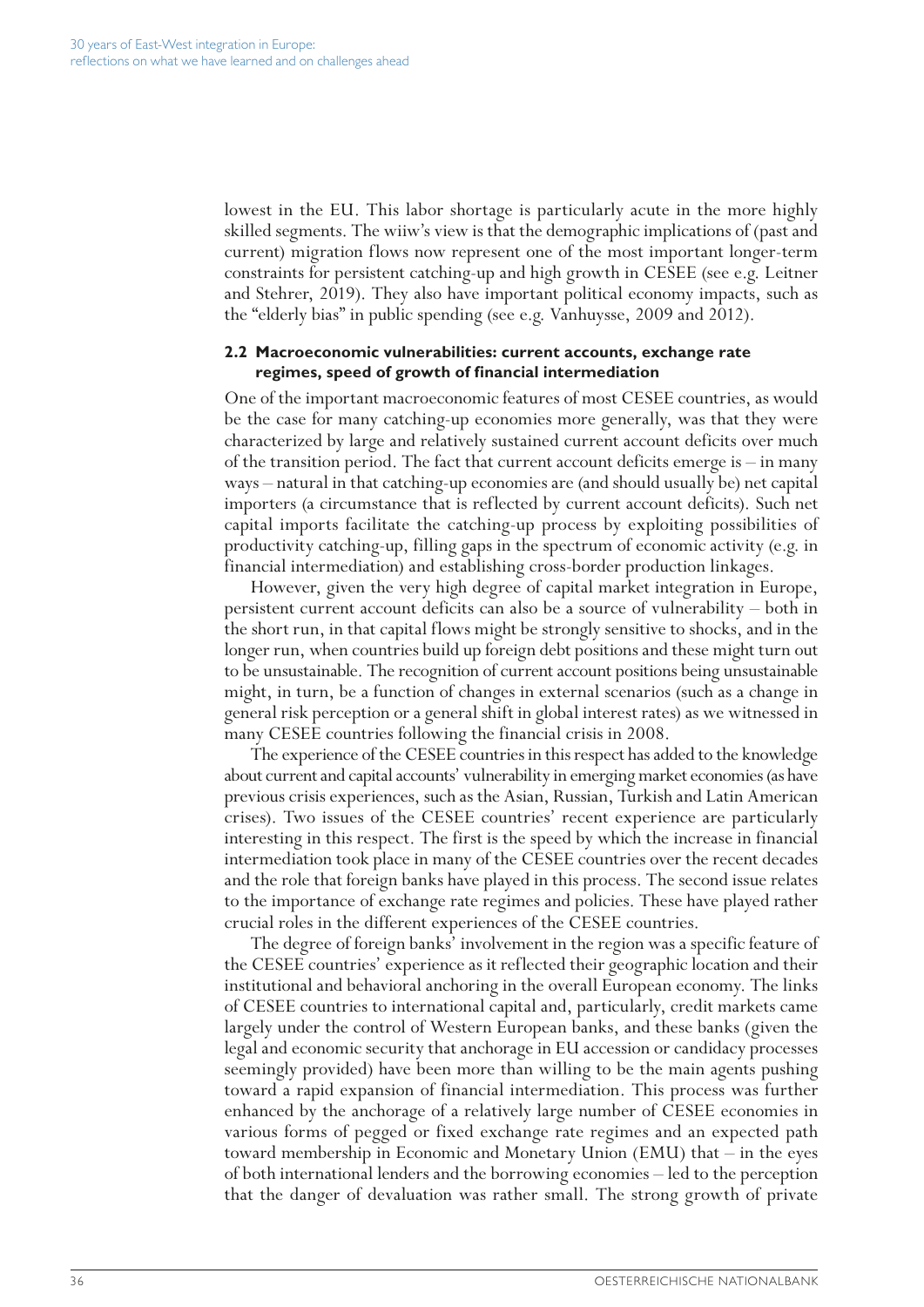sector borrowing (often in foreign currency) resulted from this situation, generating also different responses in countries with flexible exchange rate regimes and countries with fixed exchange rates following the outbreak of the international financial crisis. This experience in the CESEE countries has contributed to our understanding of the benefits and costs of different exchange rate regimes and of the need for cross-border financial market regulation in the context of integrated capital markets in Europe.

# **2.3 The importance of EU enlargement, the problem of "in-betweens", and Europe's neighborhood**

The impact of EU enlargement cannot be judged without also examining the developments in European countries that are laggards in the European integration process. These comprise the countries that seem to spend a long period in the waiting room of EU accession (such as the countries of the Western Balkans and, even more strikingly, Turkey), the countries with little prospect of EU membership in the foreseeable future (such as Belarus, Georgia, Moldova and Ukraine) and those that do not aspire to such membership (Russia).

It is true that many of these countries have also seen considerable increases in average GDP per capita since the mid-1990s. However, they have, for the most part, also been subject to bigger bouts of macroeconomic instability (often very large current account deficits and volatility in capital in- and outflows) than the countries that successfully became full members of the EU. They have also experienced much higher emigration rates than the "ins" and have been much less integrated in the cross-regional production networks that had proven so important for the reindustrialization processes in CESEE. Furthermore, they have also become much more open to the geopolitical strategies pursued by regional and global powers from outside the EU (China, Russia, Turkey, United States). Apart from anything else, this has led to a factionalization (into interest groups) among the elites of these countries as regards the future direction of these countries which, in turn, made a consistent development strategy more difficult. It is clear that further rounds of EU enlargement and also the EU's relationship to countries that are unlikely to become full EU members in the foreseeable future have to be carefully considered in the light of these developments.

Regarding the wider geopolitical and geoeconomic dimension that Europe is facing, one might also say that after 1989, the European integration process for a long time proceeded along rather naïve and technocratic lines. It failed to take account of the fact that outside the EU, "big power" politics (or, at times, "medium power" politics) have shaped the bulk of international relations (and will increasingly do so in a multipolar world). This has become very obvious over the past decade in the growing (and, at times, escalating) conflictual relationship with Russia regarding the destiny of Ukraine and of other buffer states such as Georgia and Moldova. Furthermore, China's strong interest in the Balkan countries (and even in EU Member States such as Bulgaria and Hungary) as part of its One Belt, One Road (OBOR) policy clearly shows that the EU is not the only relevant big player in CESEE. This comes on top of the important role that the U.S.A. has always played in political and security terms.

The refugee crisis is another instance of power-political interventions in Europe's neighborhood (the Middle East and Northern Africa) which has had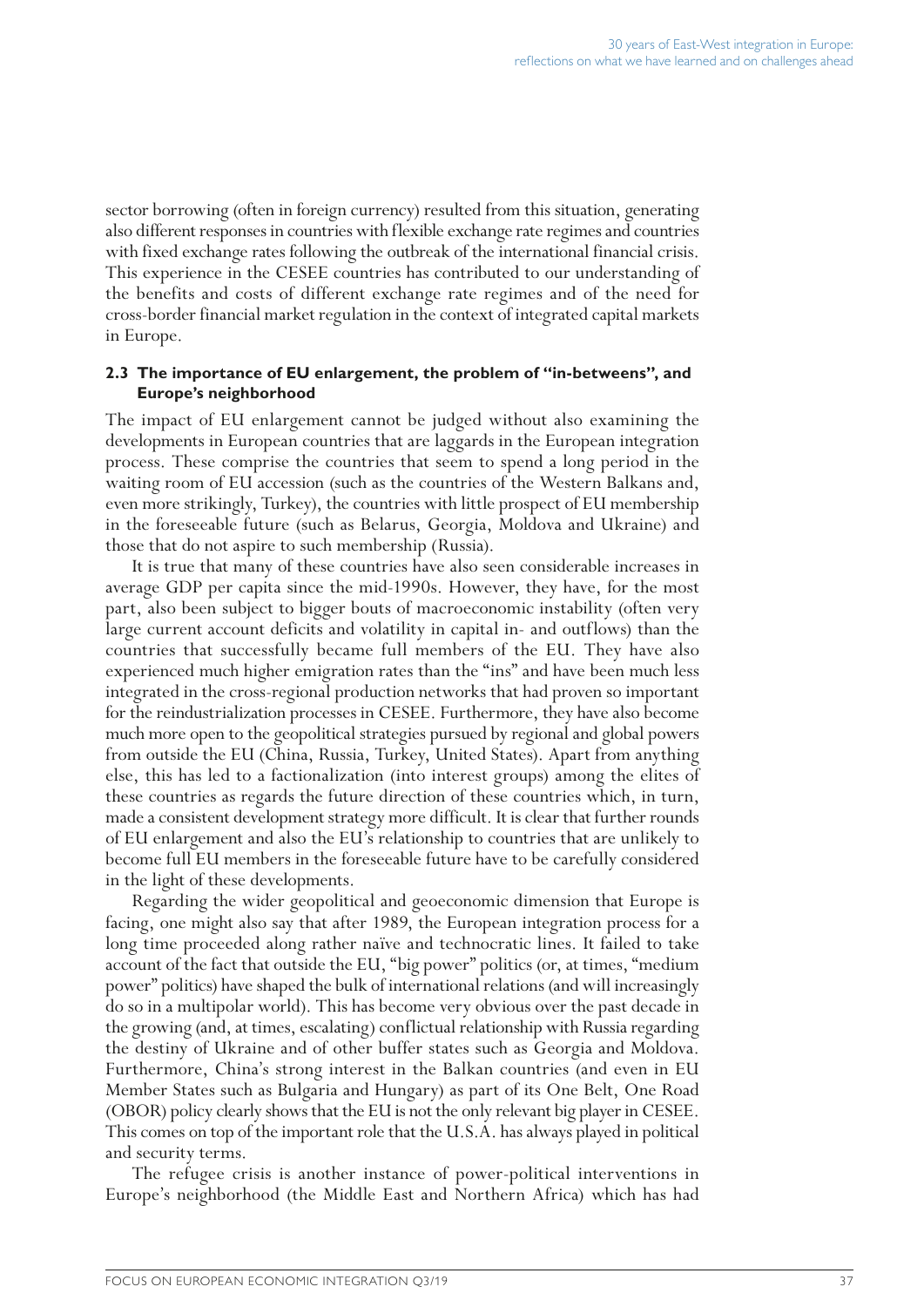significant spillover effects on Europe. It has become evident (especially after the failure of the Arab Spring) that the EU has failed miserably as a development engine for most of its neighbors that have no accession perspective. It is still a little-understood issue why being in the neighborhood of a very large, rich entity such as the EU has had so little development spillover effects. Instances of failed states and failed economies now characterize much of the EU's immediate non-European neighborhood. It is clear that the EU will have to make a major effort to rethink and reshape its neighborhood and development policies and that it also will have to become a more serious player in international relations. Whether the internal political dynamics within the EU will allow this to be the case is another issue.

# **2.4 Reform reversals, political regression and European integration**

The EU's eastward enlargement brought about a rapid economic convergence between Eastern and Western European countries, but recently, there have been increasing signs of social and political divergence within Europe. The single market and free movement of capital and labor have produced many of the expected positive economic effects. Nevertheless, reform reversals emerged, leading to more systematic reversals in some countries, most notably in Hungary and Poland. We observe a reversal of anti-corruption trends, and there are further signs of institutional and political regression as well. This has happened despite countries' strong (legal and institutional) anchoring in the EU and the significant economic impact of financial support to new EU Member States, especially through the Cohesion Fund. The difficulty of behaviorally adjusting to fast-moving structural change (see also Székely and Ward-Warmedinger, 2018) has contributed significantly to these relatively new trends. This is particularly observable in those parts of society (differentiated by age, skills and regional location) that have been negatively affected by strong regional agglomeration effects of economic activity, rising inequalities and the changes in educational requirements that rapid economic integration and convergence entailed.

The phenomenon of unevenly distributed gains and losses from rapid structural change can also be observed in many of the advanced economies in Western Europe and in the United States. However, in many of the CESEE countries, the long phase of authoritarian rule during the communist period and, often, the lack of a prolonged period of democratic experience before that provide a rather shaky basis for stable democratic institutions. Hence, the development of "illiberal democracies" within the EU and the socioeconomic basis of populist forces are worrying and still insufficiently understood phenomena in Europe as a whole and in the CESEE countries in particular. It will require a lot of attention by social scientists and political actors alike as the legacy of the financial crisis has still not been fully overcome, development levels in an integrated Europe remain quite diverse and EU-level institutions remain relatively weak (for interesting recent contributions on some of these issues, see Krastev, 2017, and Eichengreen, 2019).

# **3 Conclusion and looming challenges**

The above is just a selection of a range of topics which have been at the forefront of the discussion of the most remarkable historical experiment of the past 30 years, that of transition in Central, Eastern and Southeastern Europe (CESEE) and of East-West integration in Europe. For a number of CESEE countries, the processes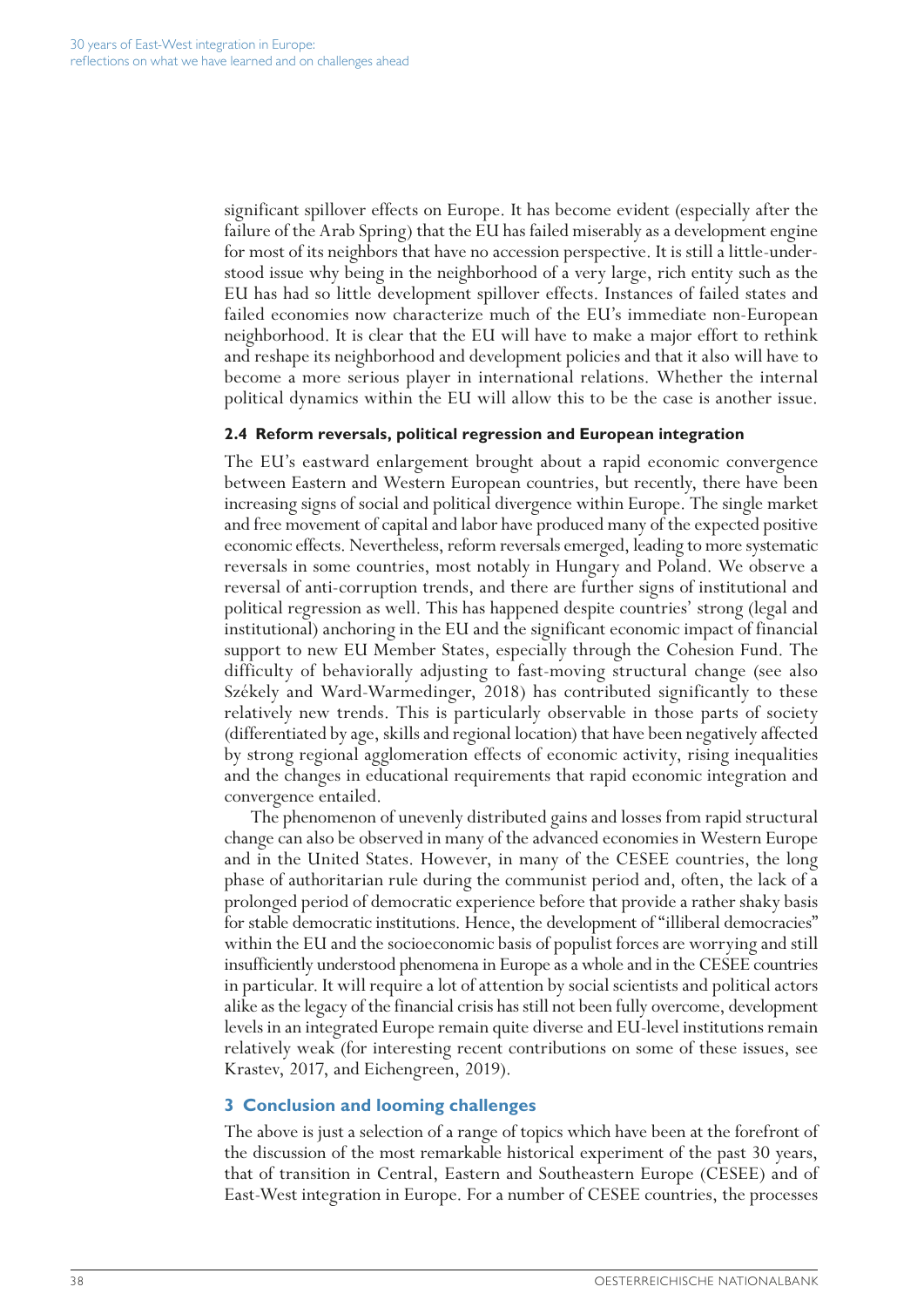of East-West integration have culminated in EU membership. But the role of the EU and of European integration extends beyond the CESEE countries that have joined the EU. This article covers some of the topics that have occupied researchers and policymakers alike over this 30-year period. They range from the immediate issue of transition, i.e. the transformation of formerly planned economies into market economies, to the growth dynamics of catching-up economies, the evolution of trade and cross-border production integration, uneven regional growth and labor market developments as well as vulnerabilities in the macroeconomic setup of very open, externally highly liberalized economies. The associated nature of deep structural changes and instabilities experienced by the populations in CESEE are still shaping the complicated political landscape currently unfolding in Europe. They are likely do so in the future as well. Thus, an understanding of the nature of structural change, its unequal impact on different segments of the population and of policies that help to cope with the strains brought about by these processes will provide ample scope for the present and the next generation of economists and other social scientists to apply and further develop the tools of our analysis. Their efforts should also provide an important contribution to successfully managing both the speed and nature of future European integration.

# **References**

- Arndt, S. and H. Kierzkowski (eds.). 2001. Fragmentation: New Production and Trade Patterns in the World Economy. Oxford: Oxford University Press.
- **Brücker, H. et al. 2009.** Labour Mobility within the EU in the Context of Enlargement and the Functioning of the Transitional Arrangements. Study for the European Commission: Final Report. Nuremberg: European Integration Consortium.
- **Barro, R. and X. Sala- i-Martín. 2004.** Economic Growth. Second edition. Cambridge, MA: MIT Press.
- **Dulleck, U., N. Foster, R. Stehrer and J. Wörz. 2005.** Dimensions of Quality Upgrading. In: The Economics of Transition 13(1). 51–76.
- **Eichengreen, B. 2018.** The Populist Temptation, Economic Grievance and Political Reaction in the Modern Era. Oxford: Oxford University Press.
- **Feenstra, R. C. 1998.** Integration of Trade and Disintegration of Production in the Global Economy. In: Journal of Economic Perspectives 12(4). 31–50.
- **Grossman, G. and E. Rossi-Hansberg. 2008.** Trading Tasks: A Simple Theory of Offshoring. In: American Economic Review 98(5). 1978–1997.
- **Hummels, D., J. Ishii and K.-M. Yi. 2001.** The Nature and Growth of Vertical Specialization in World Trade. In: Journal of International Economics 54(6). 75–96.
- **Kahanec, M. and K. F. Zimmermann. 2010.** EU Labor Markets after Post-Enlargement Migration. Berlin: Springer Verlag.
- **Kornai, J. 1995.** Transformational Recession: The Example of Hungary. Chapter 2 in: Saunders, C. T. (ed.): Eastern Europe in Crisis and the Way Out. London: Palgrave Macmillan.
- **Krastev, I. 2017.** After Europe. Philadelphia: University of Pennsylvania Press.
- **Landesmann, M. and R. Stehrer. 2001.** Convergence Patterns and Switchovers in Comparative Advantage. In: Structural Change and Economic Dynamics 12(4). 399–423.
- **Landesmann, M. and R. Stehrer. 2002.** Evolving Competitiveness of CEEs in an Enlarged Europe. In: Rivista di Politica Economica 92(1). 23–87.